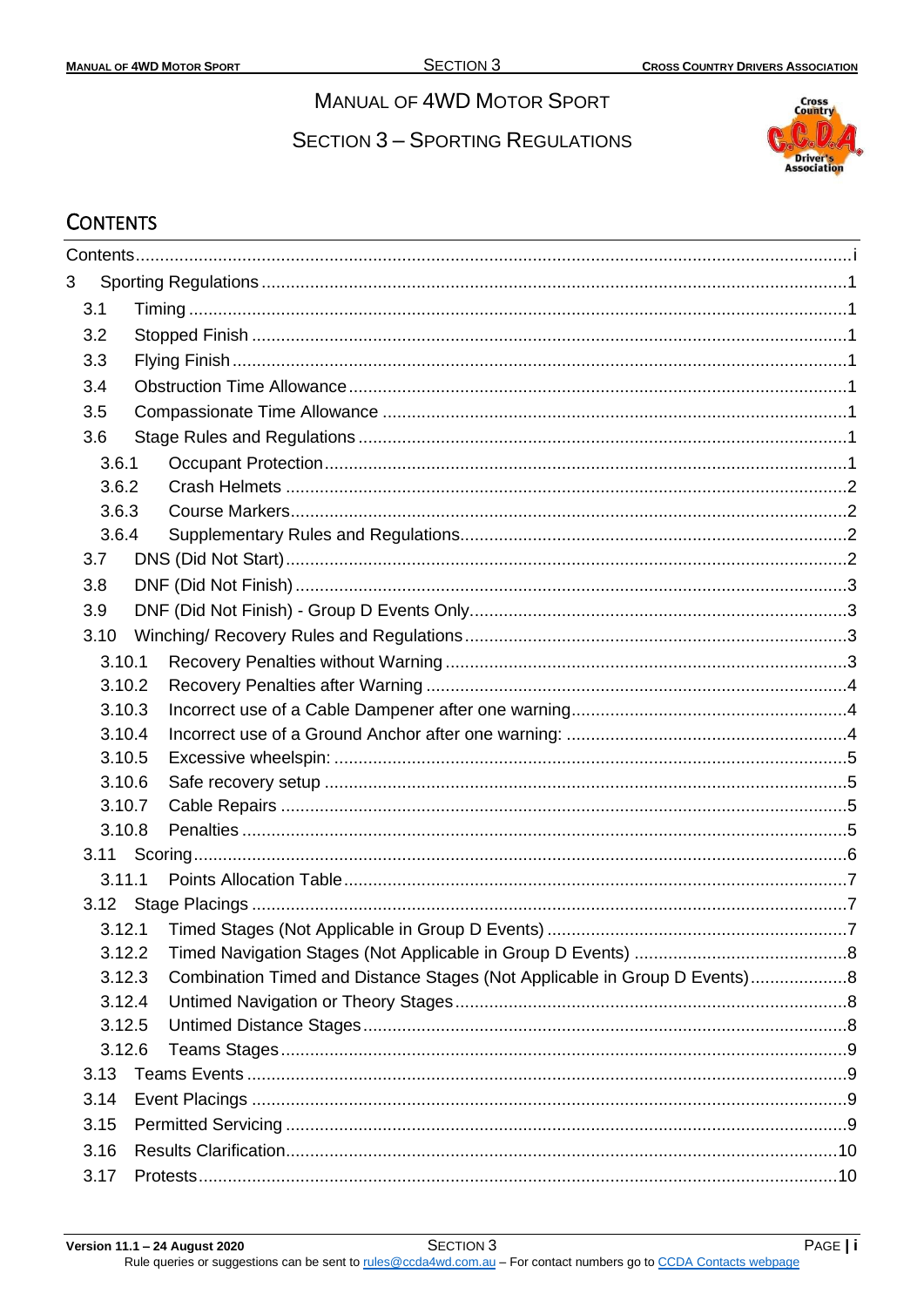# <span id="page-1-0"></span>**3 SPORTING REGULATIONS**

## <span id="page-1-1"></span>**3.1 TIMING**

Timing shall be to the elapsed hundredth of a second, expressed in hours, minutes, seconds, tenths of a second and hundredths of a second using the 24-hour system.

### e.g.: 01 Hr 25 Min 15.56 Sec

Timing shall start on Go, after a countdown of five, four, three, two, one. The vehicle shall remain stationary until timing starts.

Once the countdown has commenced, should the competitor move in any direction ahead of "Go" a 10 second penalty (Jumped Start) shall be applied.

Should the infringement be deemed by the Competition Manager to be a deliberate attempt to gain unfair advantage the penalty may be elevated to a DNF.

A secondary timing device shall be used as a reserve for the primary timing device. The time recorded by the secondary timing device shall be disregarded unless the primary timing device fails to function.

## <span id="page-1-2"></span>**3.2 STOPPED FINISH**

Timing of a "Stopped Finish" Stage shall cease when at least one front hub of the competing vehicle passes the entry pegs to the "Finish Box" and the vehicle comes to a complete stop prior to the end of the enclosure. The crew shall be seated with seat belts or harness correctly fastened, helmet on (in group B and C events or where nominated), the doors closed and window nets in place.

The Stage Manager shall be the judge of fact with regard to time and direction of entry into the finish garage.

Competitors shall not move from the finish garage until directed by a Marshal.

## <span id="page-1-3"></span>**3.3 FLYING FINISH**

The timing of a flying finish Stage shall cease when the forward-most part of the vehicle crosses the finish line.

## <span id="page-1-4"></span>**3.4 OBSTRUCTION TIME ALLOWANCE**

The Competition Manager or Stage Manager may award obstruction time to any Competitor who stops during a Stage due to external factors not intended to be part of the Event.

## <span id="page-1-5"></span>**3.5 COMPASSIONATE TIME ALLOWANCE**

The Competition Manager or Stage Manager may award compassionate time to any Competitor who stops during an Event to render assistance where bodily harm might reasonably be expected to have occurred, or to be imminent.

## <span id="page-1-6"></span>**3.6 STAGE RULES AND REGULATIONS**

## <span id="page-1-7"></span>**3.6.1 OCCUPANT PROTECTION**

In Group A Events seat belts or harnesses shall be properly fitted, correctly fastened and adjusted during all Stages whilst the vehicle is in motion. No member of the Crew shall ride on the outside of a competing vehicle and no member of the Crew inside the competing vehicle shall have any limbs outside the vehicle whilst the vehicle is in motion.

**Version 11.1 – 24 August 2020** SECTION 3 PAGE **| 1**

Rule queries or suggestions can be sent to [rules@ccda4wd.com.au](mailto:rules@ccda4wd.com.au) - For contact numbers go t[o CCDA Contacts webpage](https://ccda15.wildapricot.org/page-1362463)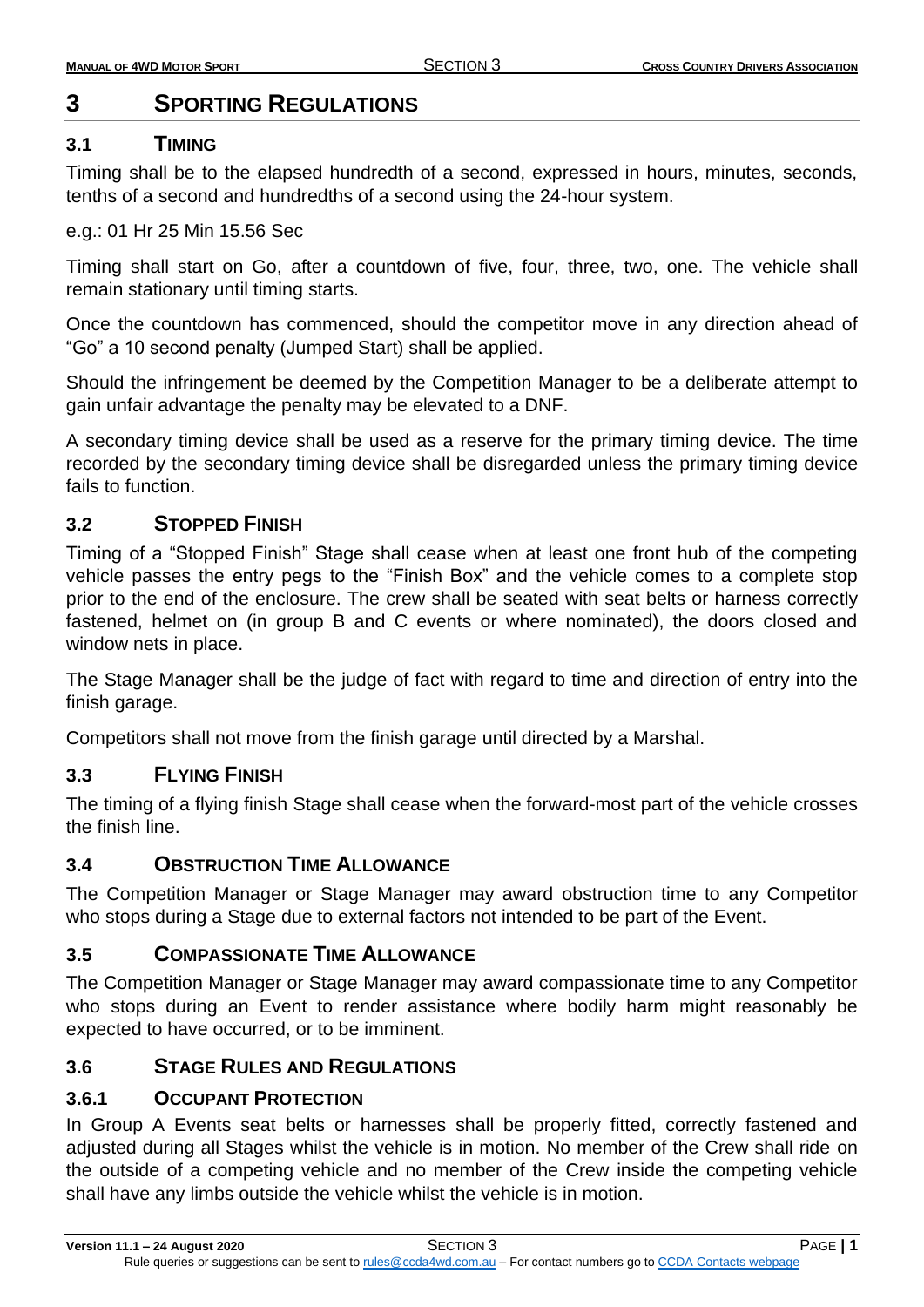In Group B and Group C Events harnesses shall be properly fitted, correctly fastened and adjusted during all Stages whilst the vehicle is in motion. No member of the Crew shall ride on the outside of a competing vehicle and no member of the Crew inside the competing vehicle shall have any limbs outside the vehicle whilst the vehicle is in motion.

Unless required by supplementary regulations, window nets are not compulsory in Group A Events.

Whilst competing in Group B Group C and Group D Events window nets are required to be fitted to the drivers' and passengers' window aperture. The nets must cover at least 70% of the opening and be readily opened from the top or bottom, from inside and outside the vehicle. The nets may be of the "string" variety with mesh size no greater than 50mm x 50mm.

Window nets shall be properly fitted during all Stages whilst a person is present in that seating position and the vehicle is in motion. Window nets may only be removed when crossing deep water. A 10 point penalty shall be incurred for vehicles found with window nets not in place during competition.

## <span id="page-2-0"></span>**3.6.2 CRASH HELMETS**

Unless required by supplementary regulations, wearing of crash helmets is not compulsory in non-vehicle based Events or Stages.

Occupants shall wear Australian Standard Certified crash helmets to AS 1698 whilst competing in Group A, Group B, Group C and Group D Events. The helmets must fit correctly and be secured with the chin straps.

### <span id="page-2-1"></span>**3.6.3 COURSE MARKERS**

The course of a Stage may be marked by pegs or bunting or be stated as a formed track. Penalties shall be deducted for hitting pegs or infringing the course boundaries specified in the Event Supplementary Regulations. In the Event of a Stage consisting of gates on an undefined course, all gates shall be negotiated correctly and in the specified sequence.

## <span id="page-2-2"></span>**3.6.4 SUPPLEMENTARY RULES AND REGULATIONS**

The Event Organiser may add supplementary rules and regulations and/or further Regulations at any time during the running of the Event. The Event Organiser may decide on matters not covered in this set of rules and regulations and allocate penalty points at their discretion.

The Event Supplementary Regulations shall specify whether telephones or radios may or may not be used to share information during Navigation exercises.

Event Organisers shall submit their supplementary rules and regulation to the CCDA committee for review not less than 60 days before the intended start date of the event. Supplementary rules and regulations shall not be implemented without consultation with the CCDA or their nominated representative.

## <span id="page-2-3"></span>**3.7 DNS (DID NOT START)**

A Competitor who fails to start 60 seconds after the timing has commenced for a Stage shall be deemed DNS. Also refer to Rule 2.33, deemed by the starting Marshal to have started.

A Competitor not ready to start in their allocated order at the time the previous Competitor leaves the starting line, shall be deemed DNS. Also refer to Rule 2.33, deemed by the starting Marshal to have started.

Competitors deemed DNS in a Stage, shall receive zero points in that Stage.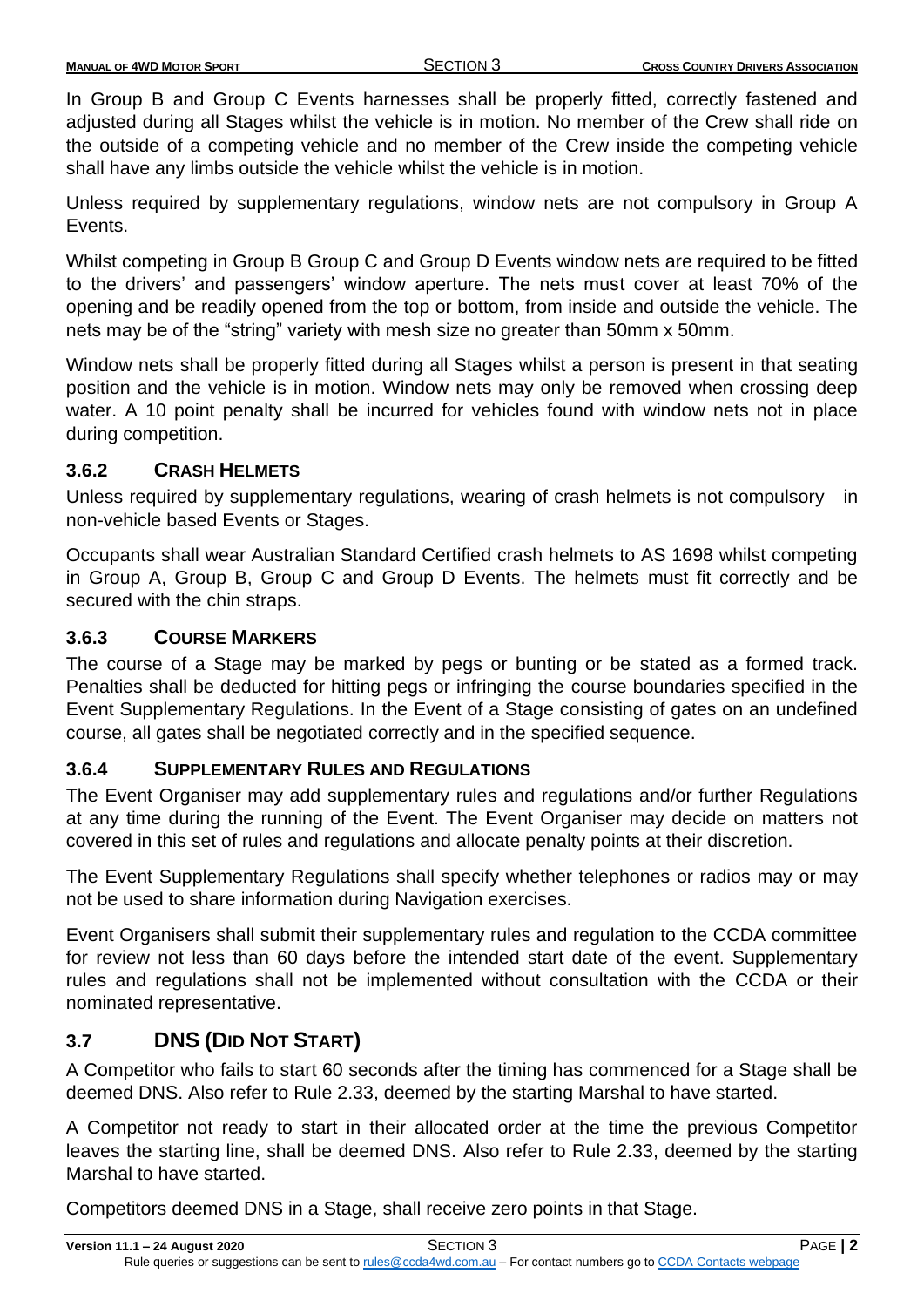A Competitor shall be deemed DNS in a Stage if they have not passed a qualifying marker which is commonly the first obstacle.

### <span id="page-3-0"></span>**3.8 DNF (DID NOT FINISH)**

A time shall be allotted for the completion of each Stage. A Competitor shall be deemed DNF if they have not completed the Stage in the allotted time and shall immediately remove their vehicle from the course to allow other vehicles to start.

A Competitor may choose to DNF due to a mechanical fault. The Stage Marshals shall then remove the vehicle from the course in order to start the next Competitor as soon as possible.

A Competitor shall be deemed DNF if they receive any outside assistance during the running of a Stage.

Competitor shall be deemed DNF for that Stage if all four wheels of a competing vehicle cross a clearly defined boundary of the course or does not carry out the instructions of the Starting Marshal in respect to the sequence of activities that the stage has been designed to provide. The competitor shall immediately remove their vehicle from the course to allow other vehicles to start.

A Competitor deemed DNF in a Stage shall receive 20 Stage points provided they have passed a qualifying marker which is commonly the first obstacle.

## <span id="page-3-1"></span>**3.9 DNF (DID NOT FINISH) - GROUP D EVENTS ONLY.**

This rule is applied for Group D events where speed is not the determining factor. A DNF Time limit is given for each stage, as some stages vary, the allotted DNF time is noted in the stage specific rules given to each competitor at the beginning of the stage.

1. Competitor's time is not recorded or used to determine a competitor's place in the competition.

2. The DNF time limit for completing a stage is applied equally to each competitor.

3. A competitor is not to be rewarded or given any advantage in the event that they finish a stage within the DNF time limit

4. If a competitor takes longer than the allotted DNF time limit to finish a stage, any points accumulated up until the point of disqualification will still count towards a competitor's final score.

5. Any additional points incurred as a result of completing a "bonus line" are not worth more if a competitor completes a stage within the allotted DNF time limit.

## <span id="page-3-2"></span>**3.10 WINCHING/ RECOVERY RULES AND REGULATIONS**

#### <span id="page-3-3"></span>**3.10.1 RECOVERY PENALTIES WITHOUT WARNING**

Breaches of the following practices shall attract a penalty. Marshals shall advise the Crew of the penalty when it occurs either verbally or by using a horn, whistle or flag:

Crews shall clear bystanders in the vicinity of a recovery situation prior to commencement of winching. Calling "clear, winching" or similar shall be deemed an acceptable means of clearing the area. In the event that the anchor point is relocated then the winching procedure is deemed to recommence and calling "clear, winching" or similar shall again be necessary.

Winching and driving shall cease when re-positioning or re-attaching the cable dampener.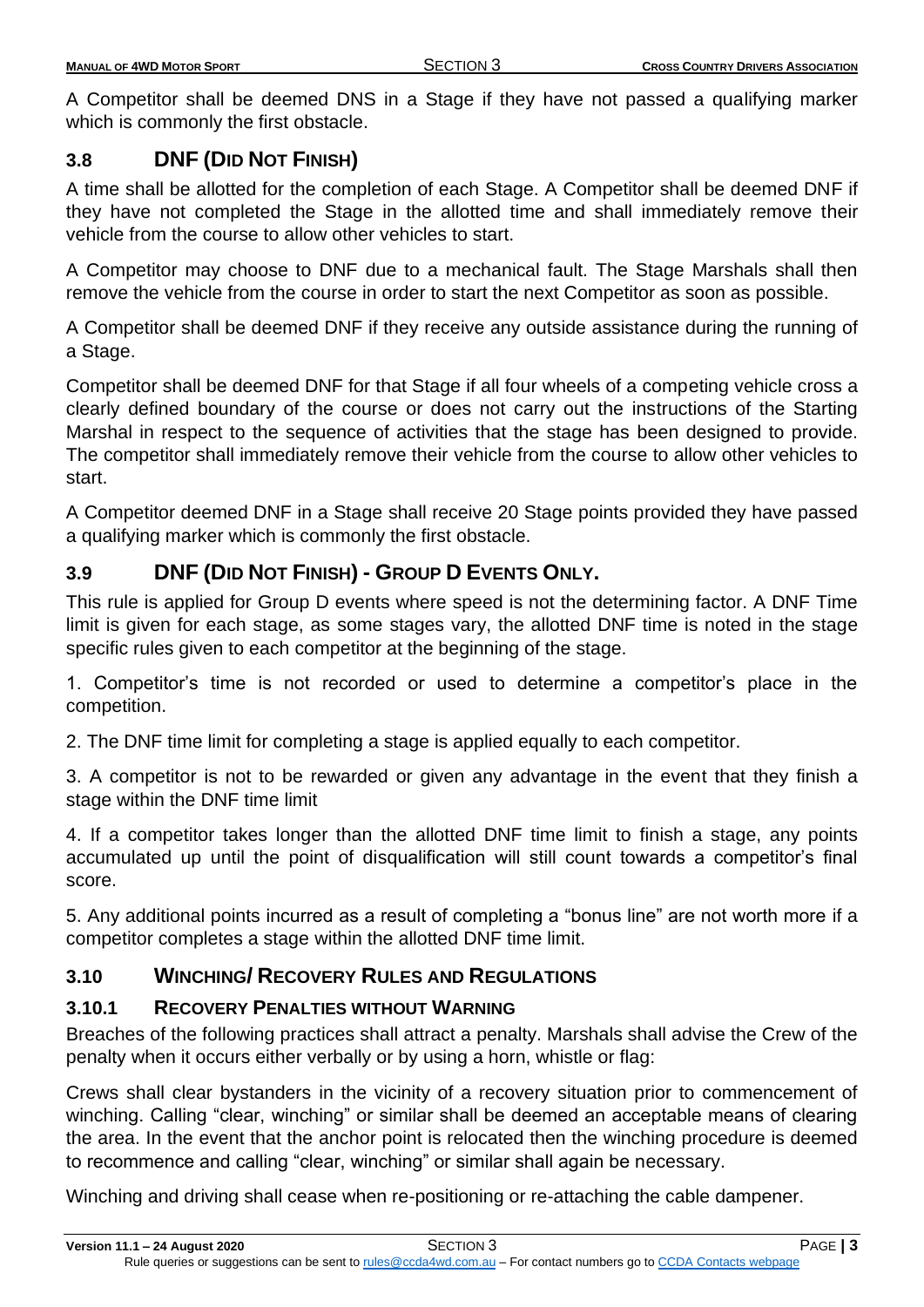The cable and/or anchor shall not be handled while the cable is under tension.

Gloves on both hands or equivalent, with covered fingers, shall be used when handling a winch cable.

Crew members shall stand clear of the cable and must not stand directly in front of the vehicle during winching. Winching and driving shall cease when a Crew member approaches the vehicle to inspect the cable on the drum, pack rocks, adjust dampener, or any other reason.

Crew members must not at any time handle a cable when the vehicle is being driven in any direction. This includes the cable hook or dampener attached to the recovery rig.

A cable attached to a winching point is defined as "live" and Crew members shall not cross over or pass under a live cable. The cable attached to a ground anchor used in a recovery situation is deemed to be "live" when the ground anchor is placed in position and under "tension" when there is enough grip to move the vehicle.

A crew member, when returning to the vehicle or packing up the winch, must remain outside the "loop" of cable formed between the winch drum and the winch hook storage point on the vehicle once the hook is connected to the storage point. Being inside the loop at any time will incur a penalty.

The action of Crew members shall not cause any risk to any person.

## <span id="page-4-0"></span>**3.10.2 RECOVERY PENALTIES AFTER WARNING**

Breaches of the following practices shall attract a penalty on their second and subsequent occurrence. Marshals shall advise the Crew of the first infringement when it occurs either verbally or by using a horn, whistle or flag:

## <span id="page-4-1"></span>**3.10.3 INCORRECT USE OF A CABLE DAMPENER AFTER ONE WARNING**

• When using a snatch block to change the direction of pull a cable dampener shall be securely attached to the snatch block.

Where a winch extension strap or cable is used, a dampener shall be securely attached to any metal equipment (e.g. Bow shackles) when in use.

Should the cable dampener become detached, winching must cease until it is re-secured metal recovery equipment (e.g. shackle / snatch block)

• Cable dampeners may not be folded more than once. The cable dampener shall not be rolled. Winching shall cease until any or all of these issues are rectified.

The dampener may be removed if the vehicle is less than a nominal two metres from the anchor point.

## <span id="page-4-2"></span>**3.10.4 INCORRECT USE OF A GROUND ANCHOR AFTER ONE WARNING:**

Crew members shall consider a ground anchor and cable as part of an active winching system once the ground anchor is in position and has sufficient grip to move the vehicle and the crew shall remain clear of both the ground anchor and cable.

Crew members may "ride" the ground anchor but must come off the anchor once the vehicle is moving. A penalty will be awarded, after warning, if the crew fails to stay clear of the ground anchor and cable once it is "live" It is recognised that the vehicle may stop and the crew member may need to "ride" the anchor again to re-secure the anchor. A Marshal advising the crew that the vehicle is moving is not considered to be a "Warning".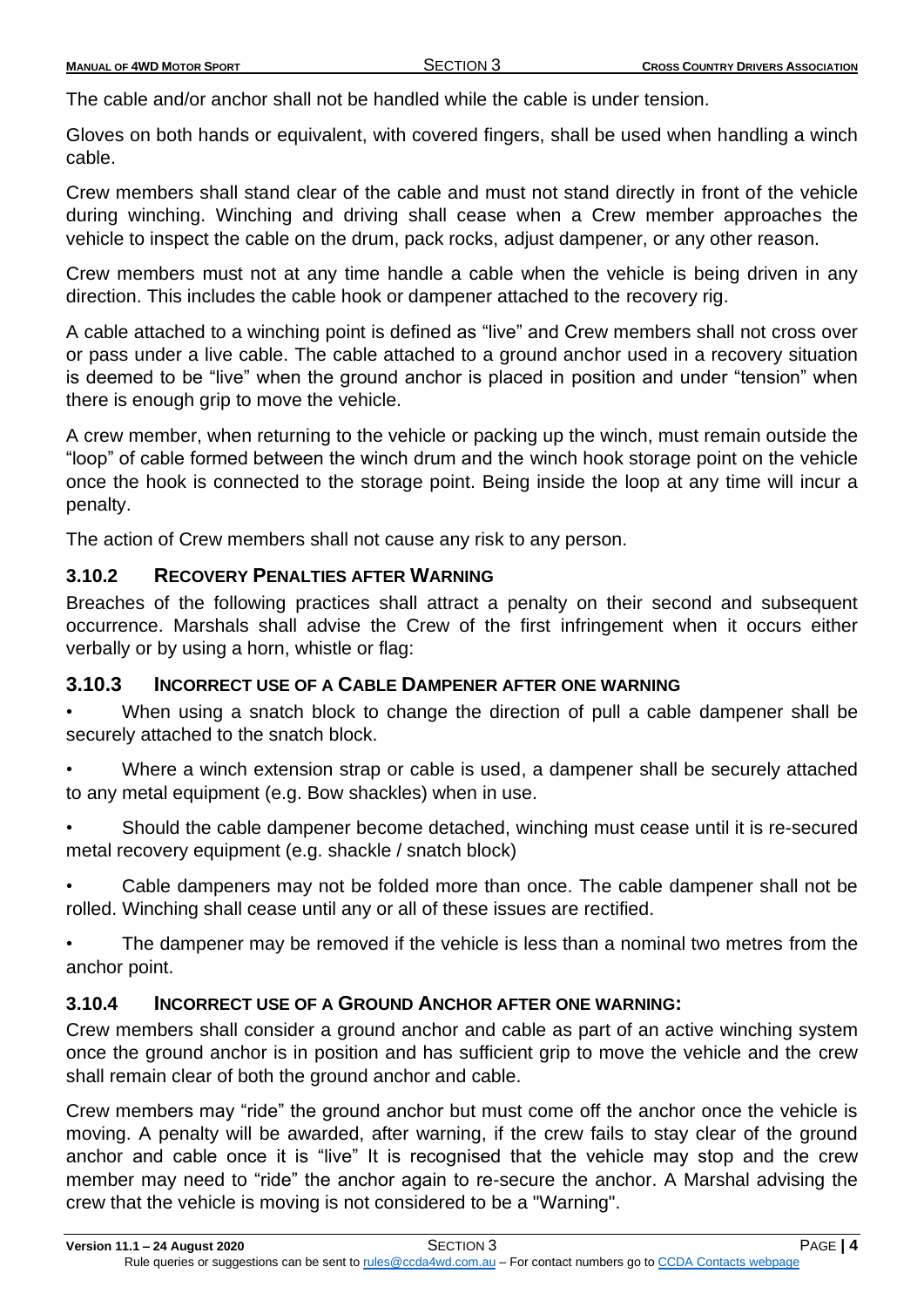#### <span id="page-5-0"></span>**3.10.5 EXCESSIVE WHEELSPIN:**

Where there is no forward progress in the one location and the crew spins the wheels excessively they shall not be allowed to continue if track damage may occur or if directed to cease by a Marshal. Failing to abide by the Marshals instructions shall incur a penalty.

#### <span id="page-5-1"></span>**3.10.6 SAFE RECOVERY SETUP**

Crew members must not at any time attach a winch hook or cable to any part of their person or clothing.

#### <span id="page-5-2"></span>**3.10.7 CABLE REPAIRS**

Should a winch cable break during a Stage, temporary repairs may be carried out to complete that stage. The damaged cable shall then be replaced or reinstated to good condition in accordance with the scrutineering standard established for the Event.

#### <span id="page-5-3"></span>**3.10.8 PENALTIES**

.

## **3.10.8.1 LEVEL OF PENALTIES**

The penalty level of 10 points represents 10% of the maximum 100 placing points available to be earned in a Stage. If the maximum placing points available to be earned in a Stage varies then the penalty level shall be varied accordingly.

e.g.: If the maximum placing points available to be earned in a Stage is 200 then each penalty shall be set at 20 points.

#### **3.10.8.2 COURSE PENALTIES**

A 10 point penalty shall be incurred without warning for each of the following breaches:

Breaking a peg, knocking a peg over more than 45º from vertical and/or a peg lying on or pulled out of the ground.

Breaking any bunting along the course or garage.

Lost or unsecured equipment at the completion of the Stage.

Excessive wheelspin causing track damage or after being directed to cease;

Action causing risk to any person

#### **3.10.8.3 WINCHING PENALTIES**

A 10 point penalty shall be incurred **without** warning for each of the following breaches:

Failing to call clear before commencing to winch;

Failing to cease winching and driving when repositioning dampener;

Handling cable under tension;

Failing to wear gloves when handling a cable;

Standing in front of vehicle being winched;

Crossing a live cable;

Causing risk to any person;

Handling a cable when vehicle is being driven;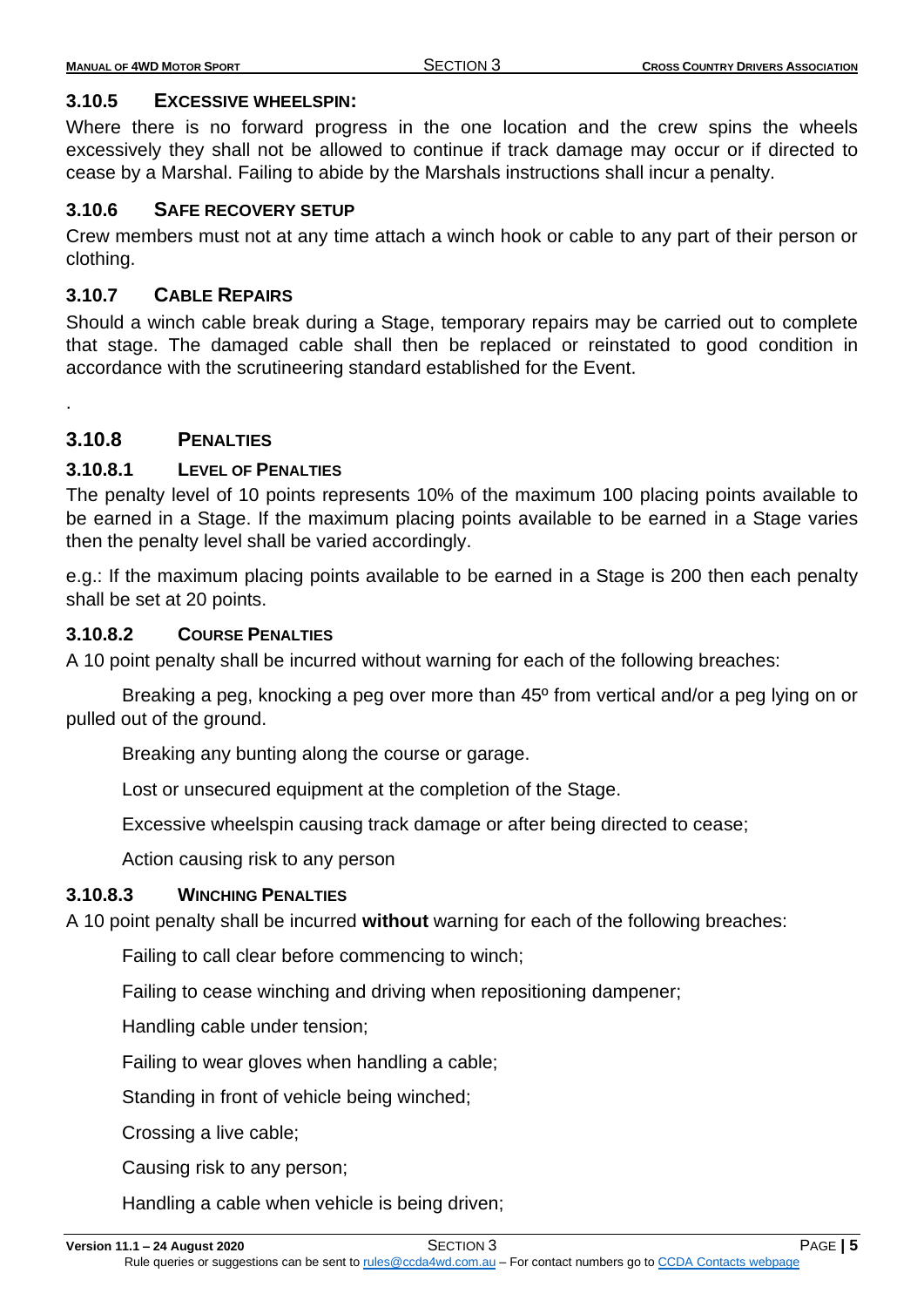Lost or unsecured equipment at the completion of the Stage;

Cable dampener not placed in correct position during winching;

Crew member inside the cable 'loop'.

A 10 point penalty shall be incurred **after** warning for each of the following breaches:

Incorrect use of a ground anchor;

## **3.10.8.4 CODE OF CONDUCT PENALTY**

Physical abuse of any kind shall result in instant disqualification from the event.

A 100 point penalty shall be incurred on the first occasion of verbal or physical abuse of any event official.

Subsequent abuse of any event official will result in disqualification from the event.

## **3.10.8.5 OCCUPANT RESTRAINT AND CRASH HELMET PENALTIES**

Seat belts/harnesses as specified in Rule 4.1.3 shall be properly fitted to each vehicle for each occupant and shall be correctly fastened and adjusted at all times that the vehicle is in motion.

If an official detects that the seat belts/harnesses/helmet chin straps are not correctly adjusted the official shall stop the vehicle and request that they be adjusted correctly.

On the first occasion that any occupant of a vehicle is detected not wearing a helmet (in group A, B and C events or where nominated), or their seatbelt/harnesses are not correctly fastened while the vehicle is in motion that Crew shall be disqualified from the Stage during which the infringement is detected, and no points shall be awarded for that Stage.

On the next occasion that any occupant of the same vehicle is detected not wearing a seatbelt/harness or helmet while the vehicle is in motion that Crew shall be disqualified from the Event.

If an official detects that a vehicle does not have window nets in place during competition the official shall stop the vehicle and request that they be fitted correctly. A 10 point penalty will apply for each occurrence.

## <span id="page-6-0"></span>**3.11 SCORING**

The scoring system shall be such that all Competitors shall have the same opportunity to achieve the same points for each Stage, and the same margins between placings in each Stage, for equal effort, recognising that there are a variety of skills required to navigate a four wheel drive vehicle over a variety of terrains within a defined period. Each class should be scored individually at the discretion of the event organiser.

The scoring system shall also reward Competitors, who continue to attempt any Stage, by allocating DNF points for every Stage.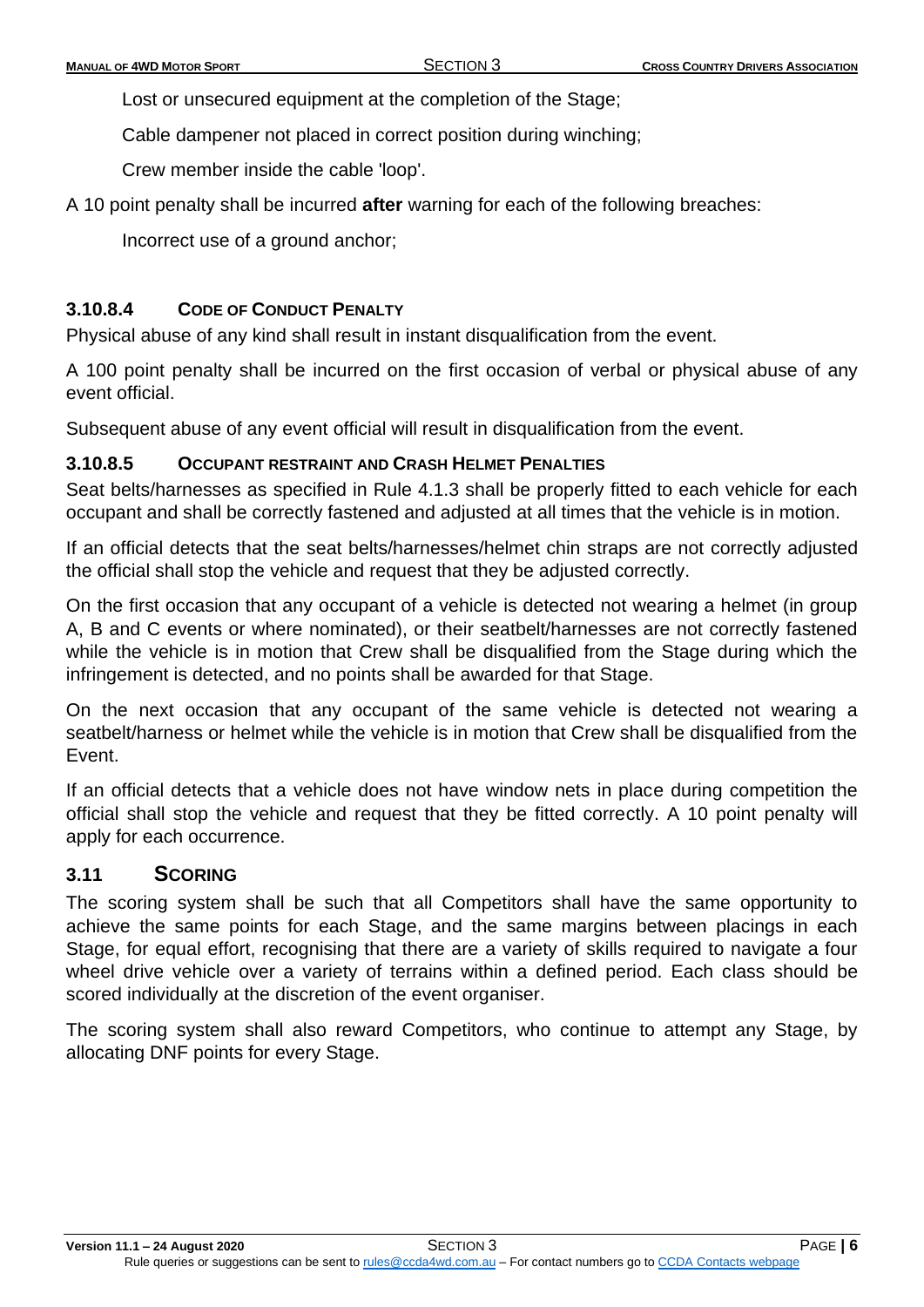## <span id="page-7-0"></span>**3.11.1 POINTS ALLOCATION TABLE**

| 1 <sup>st</sup>  | 100 | 11 <sup>th</sup> | 66 | 21 <sup>st</sup> | 55 | 31 <sup>st</sup> | 45 | $41$ <sup>st</sup> | 35 |
|------------------|-----|------------------|----|------------------|----|------------------|----|--------------------|----|
| 2 <sub>nd</sub>  | 95  | 12 <sup>th</sup> | 64 | 22 <sup>nd</sup> | 54 | 32 <sub>nd</sub> | 44 | 42 <sup>nd</sup>   | 34 |
| 3 <sup>rd</sup>  | 91  | 13 <sup>th</sup> | 63 | 23 <sup>rd</sup> | 53 | 33 <sup>rd</sup> | 43 | 43 <sup>rd</sup>   | 33 |
| 4 <sup>th</sup>  | 87  | 14 <sup>th</sup> | 62 | 24 <sup>th</sup> | 52 | 34 <sup>th</sup> | 42 | 44 <sup>th</sup>   | 32 |
| 5 <sup>th</sup>  | 83  | 15 <sup>th</sup> | 61 | 25 <sup>th</sup> | 51 | 35 <sup>th</sup> | 41 | 45 <sup>th</sup>   | 31 |
| 6 <sup>th</sup>  | 79  | 16 <sup>th</sup> | 60 | 26 <sup>th</sup> | 50 | 36 <sup>th</sup> | 40 | 46 <sup>th</sup>   | 30 |
| 7 <sup>th</sup>  | 76  | 17 <sup>th</sup> | 59 | 27 <sup>th</sup> | 49 | 37 <sup>th</sup> | 39 | 47 <sup>th</sup>   | 29 |
| 8 <sup>th</sup>  | 73  | 18 <sup>th</sup> | 58 | 18 <sup>th</sup> | 48 | 38 <sup>th</sup> | 38 | 48 <sup>th</sup>   | 28 |
| <b>gth</b>       | 70  | 19 <sup>th</sup> | 57 | 29 <sup>th</sup> | 47 | 39 <sup>th</sup> | 37 | 49 <sup>th</sup>   | 27 |
| 10 <sup>th</sup> | 68  | 20 <sup>th</sup> | 56 | 30 <sup>th</sup> | 46 | 40 <sup>th</sup> | 36 | 50 <sup>th</sup>   | 26 |

A Competitor finishing within the DNF time but placed after 50th shall receive 25 points.

A Competitor deemed DNF in any Stage shall receive 20 points, subject to the provisions of Rule 3.9. Penalty points may still be applied.

A Competitor shall receive a minimum of 20 points before any penalties points are applied.

A Competitor shall not receive less than zero points if penalties exceed score gained.

## <span id="page-7-1"></span>**3.12 STAGE PLACINGS**

Stage Placing's shall be in the order of points achieved, after deducting any penalty points that may have been incurred, the highest number of points being placed first. The application of penalties may result in a Stage being won by a Competitor who scores less than the maximum available points.

e.g.: if the maximum available points is 100, and the highest placegetter incurred one 10 point penalty during the Stage, they would finish the Stage with 90 points, placing them in equal third place and the second highest placegetter would be the Stage winner with 95 points.

## <span id="page-7-2"></span>**3.12.1 TIMED STAGES (NOT APPLICABLE IN GROUP D EVENTS)**

Competitors who complete a timed Stage within the DNF time shall be allocated points according to their elapsed time from fastest to slowest in accordance with the Points Allocation Table. Stage placings shall be determined after any penalties incurred have been deducted.

Should two or more Competitors finish a Stage with the same elapsed time, they shall be awarded equal points according to the Points Allocation Table. The Competitor with the next fastest time shall be allocated points according to their own elapsed time in that Stage. The placing(s) left vacant due to any tie shall not be allocated.

e.g.: if two Competitors finish with equal third fastest time and are placed equal 3rd place, the next finishing position is 5th place. i.e.; both Competitors receive the points for third place according to the Points Allocation Table and fourth place is not allocated.

If no Competitor reaches the finish line, or completes the Stage in the allotted time, the Event Organiser may allocate points in the order of who advanced the furthest into the Stage.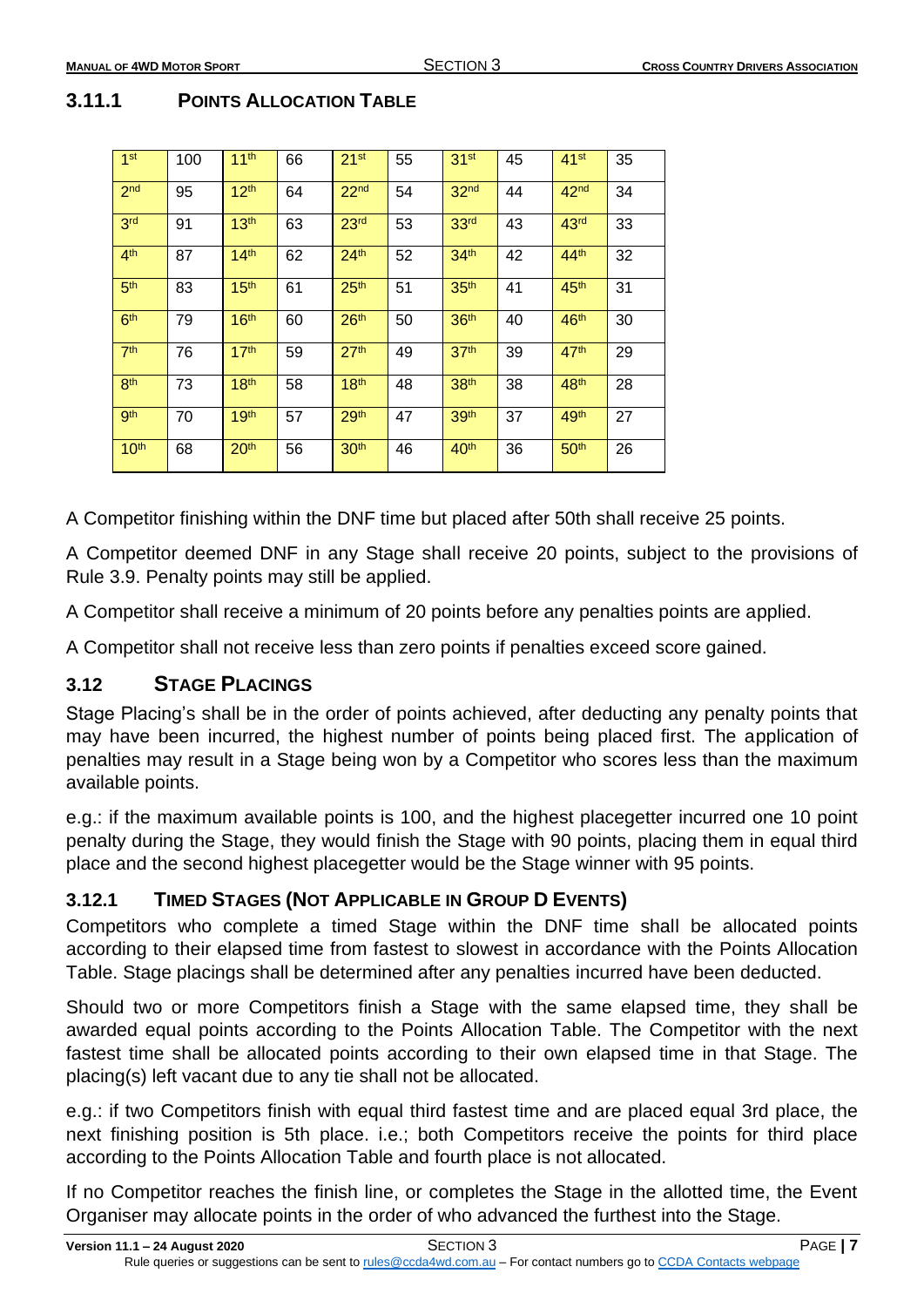## <span id="page-8-0"></span>**3.12.2 TIMED NAVIGATION STAGES (NOT APPLICABLE IN GROUP D EVENTS)**

A Competitor who successfully completes the most tasks or correctly achieves the highest number of navigation markers, or both, within the DNF time shall be allocated points from the Points Allocation Table in accordance with the following principles:

Competitors shall be placed in order of merit by highest to lowest number of tasks completed within DNF time.

Any Competitors with equal tasks completed, shall be separated by the lowest time achieved, thus gaining the higher placing.

e.g.: The Stage might require 80 navigation markers to be found within 3 hours. If the greatest achievement is by one Competitor who returns with 60 markers, then that Competitor receives 100 points. If then the next best achievement is by 5 other Competitors who each return with 58 markers the Competitor with the lowest time out of those 5 receives 95 points. The second lowest timed Competitor of the 5 receives 90 points, and so on.

## <span id="page-8-1"></span>**3.12.3 COMBINATION TIMED AND DISTANCE STAGES (NOT APPLICABLE IN GROUP D EVENTS)**

Competitors who complete a Stage judged on both distance and time shall be allocated points based on the markers passed by the forward-most wheel hub of the vehicle and shall also be ranked based on time taken to reach the Finish within the DNF time. The Stage placing shall be decided by ranking Competitors first by greater distance achieved, then time taken should two or more Competitors achieve the same distance.

Competitors who do not reach the Finish shall still be considered finishers and placed according to the distance travelled by the forward most wheel hub of the vehicle within the allocated DNF time.

e.g.: Two Competitors pass all the markers required along the course and make it to the finish box within the DNF time. The Competitor with the lowest time is placed first and the other, placed second. All the other Competitors reach various distances along the course and do not reach the finish box before the DNF time. These Competitors are placed according to the furthest distanced achieved gaining the higher placing. Points are then allocated, according to the Points Allocation Table.

Should two or more Competitors finishing a Stage with the same completed tasks and elapsed time, they shall be awarded equal points in the Stage, less penalties incurred. The next fastest time shall be placed according to their own finishing position in that Stage. The placing(s) left vacant due to the tie shall not be allocated.

## <span id="page-8-2"></span>**3.12.4 UNTIMED NAVIGATION OR THEORY STAGES**

A Competitor who answers the most questions correctly within the DNF time and/or correctly enter all checkpoints and/or locate specific markers correctly and/or complete special tasks correctly shall be ranked in terms of total points achieved and awarded points according to their placing on the points allocation table.

## <span id="page-8-3"></span>**3.12.5 UNTIMED DISTANCE STAGES**

A Competitor who travels the greatest distance over arduous terrain within the DNF time shall be ranked by one of the following methods:

Placing decided based on the distance travelled by the forward most wheel hub of the vehicle once forward momentum has stopped.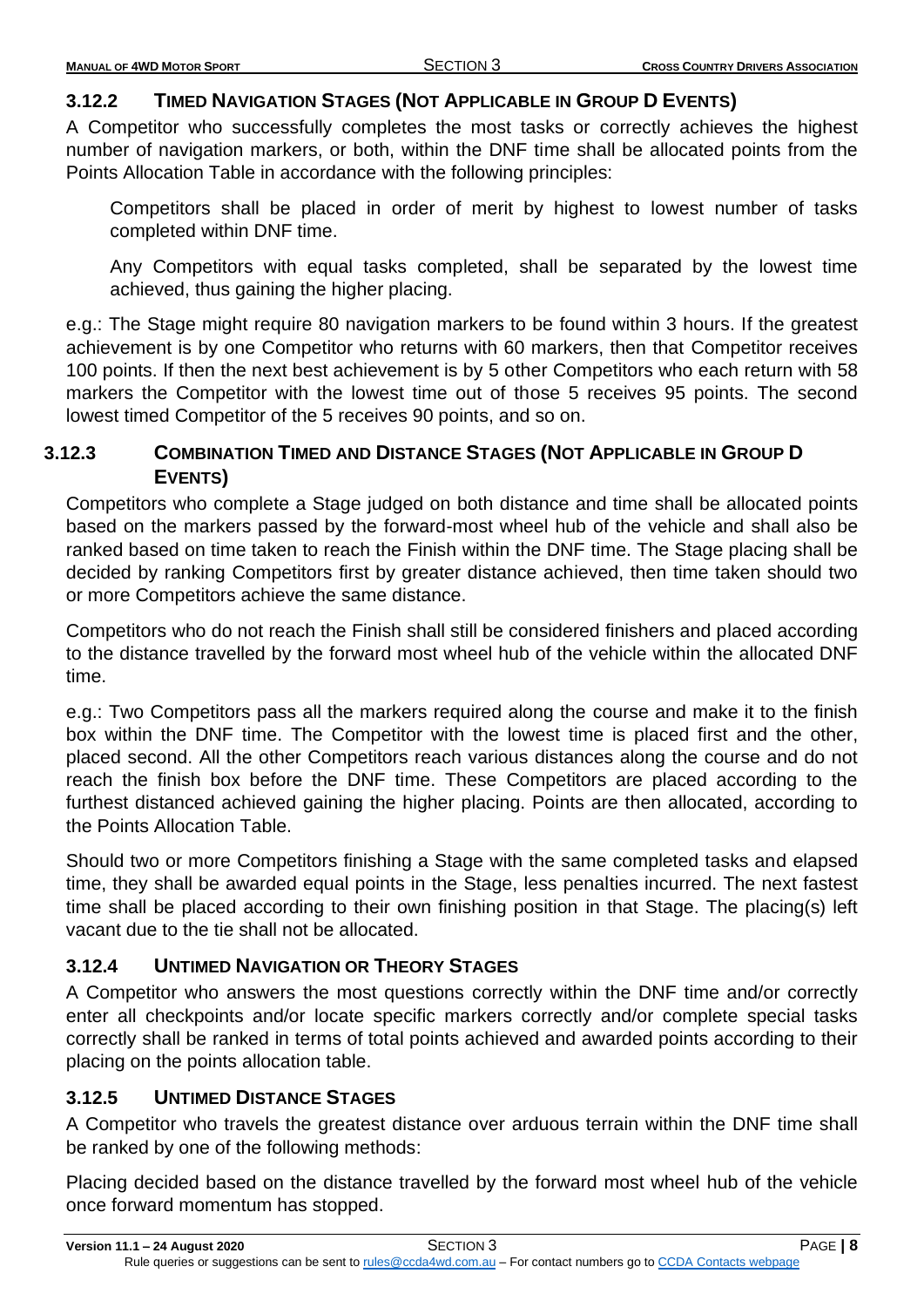Placing decided based on the distance travelled in a set DNF time.

Placings shall be awarded in order of the furthest distance travelled to the least distance travelled and allocated points according to the Points Allocation Table.

## <span id="page-9-0"></span>**3.12.6 TEAMS STAGES**

If Teams Stages are included, the Teams Stage results shall be calculated separately from individual Competitor Stage results, with separate Teams trophies awarded.

## <span id="page-9-1"></span>**3.13 TEAMS EVENTS**

Event Supplementary Regulations shall describe the scoring system for Teams Events

## <span id="page-9-2"></span>**3.14 EVENT PLACINGS**

Should two or more Competitors finish the Event on the same points, Event placing shall be determined by reference to each Competitor's placing in each Stage conducted.

Prologue results shall be added to, and included in, overall results.

To determine the Event placing, the Competitor with the greater number of first places in Stages shall be declared the higher placegetter. If this fails to break the tie then the Competitor with the greater number of second places shall be declared the higher placegetter. Failing that, reference shall be made to the greater number of third places and so on until a placegetter is determined.

## <span id="page-9-3"></span>**3.15 PERMITTED SERVICING**

Crews shall be self-sufficient throughout Cross Country Four Wheel Drive Events.

Allowable servicing of a Competitor's vehicle during a Cross Country Four Wheel Drive Event shall be defined in the Supplementary Regulations. Limitations on servicing or outside assistance may be altered to suit the event and will be specified in the Supplementary Regulations for such an event shall be

Carried out only by Crew members (including pit crew) of a vehicle that started in the Event, whether it is the vehicle in question or another Competitor's vehicle.

In the form of assistance by an official recovery unit from a Stage and takes the form of:

removing the vehicle from the Stage,

provision of tools, parts and/or consumables provided that once clear of the Stage the tools and parts are returned to the official recovery Crew,

provision of water and lubricants to clear the vehicle from the Stage.

Crews may attempt to make repairs to finish a stage within time provided they do not procure parts, tools or any other form of outside assistance from any non-competitor or competitor not currently competing on the same stage.

Should the Supplementary Regulations nominate specific service times and designated service areas the permitted servicing shall be confined to such times and areas.

Mobile support or service vehicles shall not be permitted to accompany or attend Crews or Competitor's vehicles unless nominated in the Supplementary Regulations for that Event.

**Version 11.1 – 24 August 2020** SECTION 3 PAGE **| 9**

Rule queries or suggestions can be sent to [rules@ccda4wd.com.au](mailto:rules@ccda4wd.com.au) - For contact numbers go t[o CCDA Contacts webpage](https://ccda15.wildapricot.org/page-1362463)